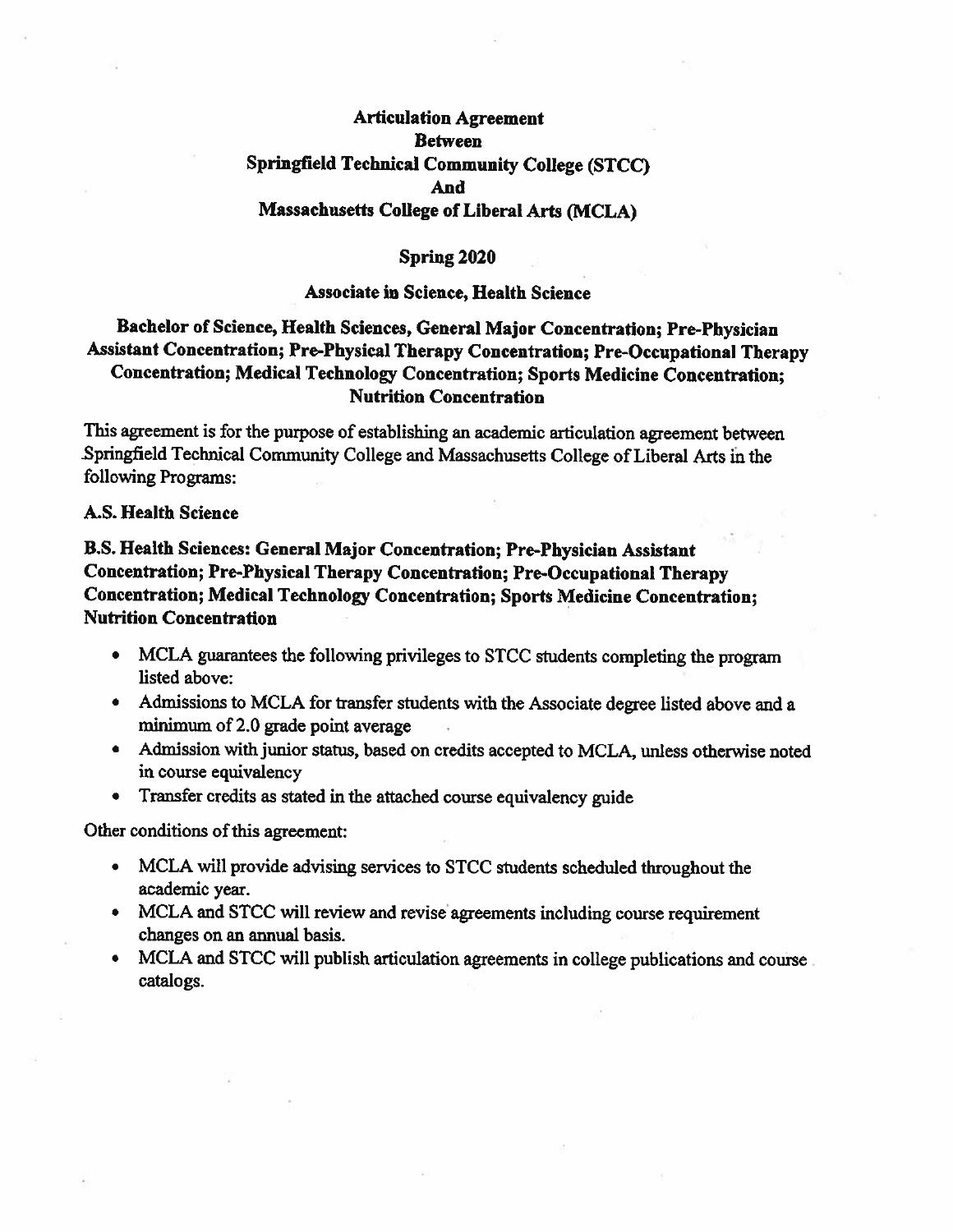This Agreement is in effect upon the signing by all parties per this signature page:

**STCC Officials** 

Dr. John B. Cook President, STCC

Dr. Geraldine de Berly Vice President for Academic Affairs

Christopher Scott Dean of the School of Health and **Patient Simulation** 

Matthew Gravel Dean of Academic Initiatives

**MCLA Officials** 

Dr. James F. Birge

President, MCLA

referre drenne V

Dr. Adrienne Wootters Interim Vice President of Academic **Affairs** 

Dr. Ely Janis Dean of Academic Affairs

Dr. Anne Goodwin Chair, Biology Department

 $\mathbf{r}$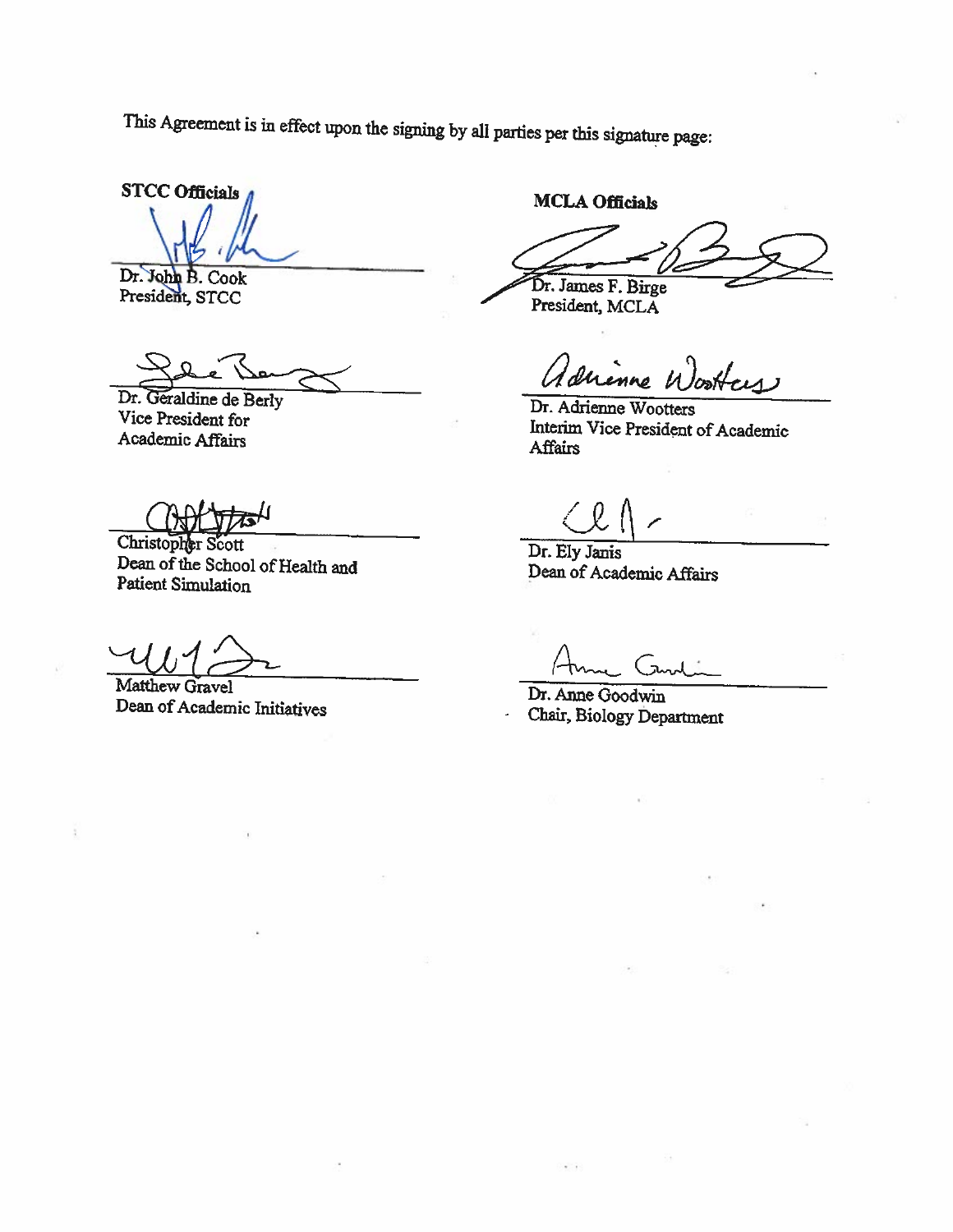## **AGREEMENT FOR ARTICULATION BETWEEN**

# **Springfield Technical Community College**

**And**

# **Massachusetts College of Liberal Arts**

**A.S. to B.S.**

| <b>Health Science</b>                                   |                | <b>Health Sciences: General Major</b> |                 |          |                |
|---------------------------------------------------------|----------------|---------------------------------------|-----------------|----------|----------------|
| <b>Springfield Technical Community College</b>          |                | <b>Mass. College of Liberal Arts</b>  |                 |          |                |
| <b>STCC Program Requirements</b>                        | STCC#          | <b>MCLA Program Equivalencies</b>     | <b>MCLA#</b>    | Core     | <b>Credits</b> |
| Anatomy & Physiology I (see Note 1)                     | <b>BIO 231</b> | <b>Biology Elective</b>               | <b>TRBI 200</b> | Major    | 4              |
| Anatomy & Physiology II (see Note 1)                    | <b>BIO 232</b> | <b>Biology Elective</b>               | <b>TRBI 200</b> | Major    | 4              |
| <b>Medical Terminology I</b>                            | <b>MED 100</b> | <b>Medical Terminology</b>            | <b>HLTH 105</b> | Elective | 3              |
| Statistics (see note 2)                                 | <b>MAT 115</b> | Introduction to Statistics            | <b>MATH 232</b> | Major    | 3              |
| General Psychology (see Note 2)                         | <b>PSY 101</b> | Introduction to Psychology            | <b>PSYC 100</b> | Major    | 3              |
| Patient Care and Safety (with Lab)                      | <b>HSC 150</b> | Health elective                       | <b>TRHS 100</b> | Elective | 3              |
| Specialty Group (Patient Care Technician, Sterile       |                |                                       |                 |          |                |
| Processing Technician, or EMT)                          | SMC 1XX        | <b>Health Elective</b>                | <b>TRHS 100</b> | Elective | $6 - 8$        |
| Research Methodology                                    | <b>PSY 245</b> | Psychological Research & Statistics   | <b>PSYC 290</b> | Elective | 3              |
| Law & Ethics in Healthcare                              | <b>HIT 255</b> | Health elective                       | <b>TRHS 200</b> | Elective | 3              |
| Communication and Professionalism in Healthcare HSC 110 |                | Health elective                       | <b>TRHS 100</b> | Elective | 3              |
| <b>General Education</b>                                |                |                                       |                 |          |                |
| Science elective: (see Note 3)                          | <b>BIO 201</b> | Intro to Biology I: Cells             | <b>BIOL 150</b> | Major    | 4              |
| <b>English Composition 1</b>                            | <b>ENG 101</b> | College Writing I                     | <b>ENGL 100</b> | Elective | 3              |
| <b>English Composition 2</b>                            | <b>ENG 102</b> | College Writing II                    | <b>ENGL 150</b> | Core     | 3              |
| Humanities elective                                     | EL-GED         | Core                                  |                 | Core     | 3              |
| Behavioral/Social Science elective: Lifespan            |                |                                       |                 |          |                |
| Human Growth & Development (see Note 2)                 | <b>PSY 210</b> | Human Growth & Development            | <b>HLTH 210</b> | Major    | 3              |
| <b>Computer Basics: Concepts &amp; Applications</b>     | <b>CMP 106</b> | <b>Computer Science Elective</b>      | <b>TRCS 100</b> | Elective | 3              |
| General Education electives (See Note 4)                |                | core                                  |                 | core     | 6              |

Total 60-62

Note 1: BIO 231 and 232 do not transfer in as 300-level Anatomy & Physiology at MCLA, but the A&P requirement for MCLA's Health Sciences program will be considered fulfilled. Students are welcome to take A&P I and/or II at MCLA for upper-level credit.

Note 2: This agreement assumes that the STCC elective options that fulfill MCLA degree requirements are chosen, namely MAT 115 Statistics, PSY 101 General Psychology and PSY 210 Lifespan Human Growth & Development.

Note 3: This agreement assumes that the general science elective chosen is BIO 201; other options that will fulfull MCLA degree requirements are BIO 263 Genetics, CHM 111 General Chemistry I, CHM 112 General Chemistry II, BIO 115 Nutrition and BIO 235 Microbiology.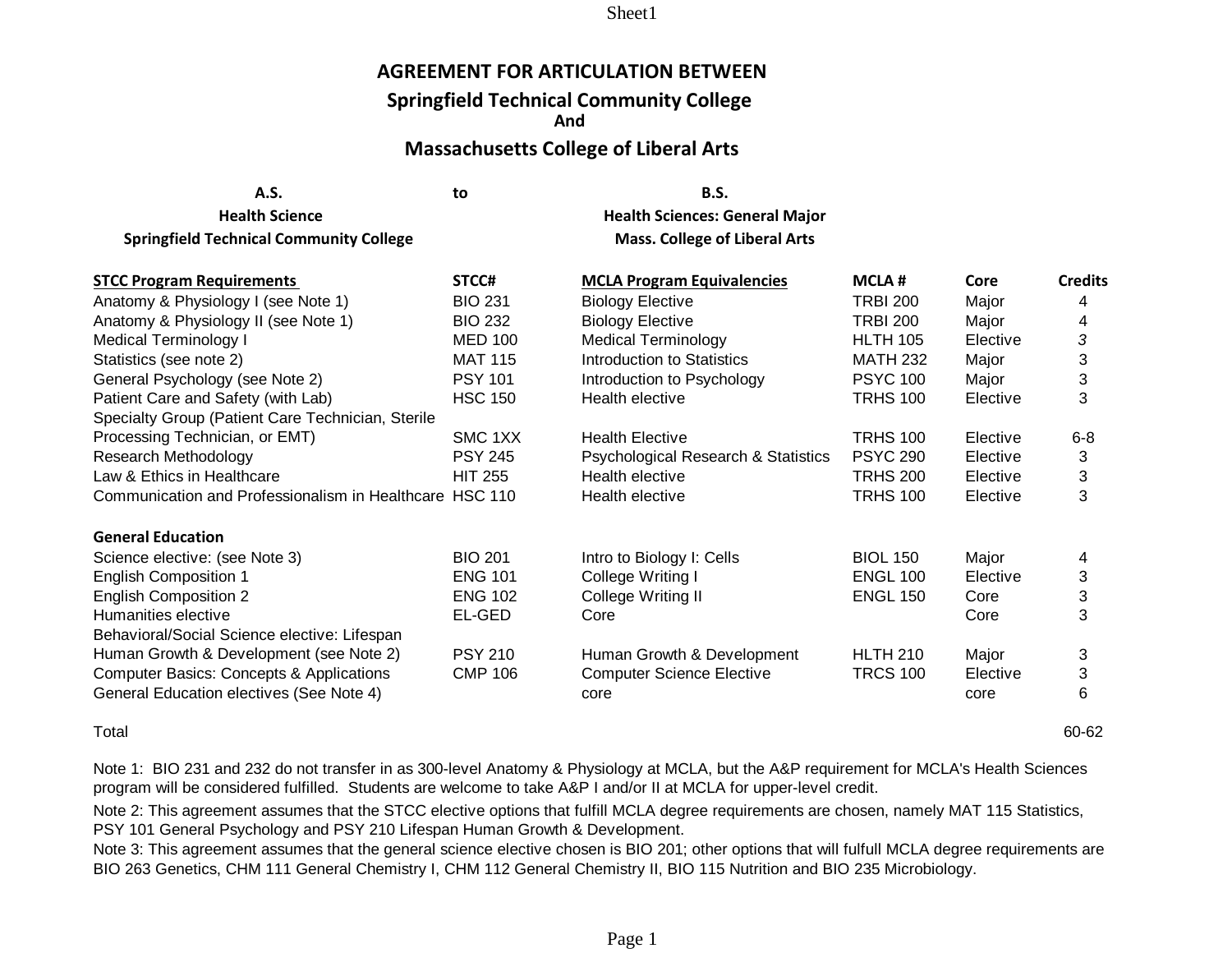Note 4: The 6 credits of general education electives must be humanities courses for the articulation to be MassTransfer eligible.

# **AGREEMENT FOR ARTICULATION BETWEEN Springfield Technical Community College**

## **And**

# **Massachusetts College of Liberal Arts**

| <b>I. Core Curriculum</b>                                             | 3 credits         |   |
|-----------------------------------------------------------------------|-------------------|---|
| Mass Transfer program waives lower level Core Curriculum Requirements |                   |   |
| CCAP 300 Capstone                                                     |                   | 3 |
|                                                                       |                   |   |
| II. Health Science: General Major Course Requirements                 | 24 credits        |   |
| <b>BIOL 101 Biology Seminar for Majors</b>                            |                   | 1 |
| BIOL 240 Genetics (see Note 3)                                        |                   | 4 |
| BIOL 250 Nutrition (See Note 3)                                       |                   | 3 |
| BIOL 320 Microbiology (see Note 3)                                    |                   | 4 |
| <b>BIOL 302 Applied Statistics in Biology</b>                         |                   |   |
| Biology Elective, 400-level or above                                  |                   | 3 |
| CHEM 150 Introduction to Chemistry I (see Note 3)                     |                   | 4 |
| CHEM 152 Introduction to Chemistry II (see Note 3)                    |                   | 4 |
| III. Electives (Upper Level)                                          | <b>28 Credits</b> |   |
| IV. Elective (Any Level)                                              | <b>3 Credits</b>  |   |
| <b>V. Physical Education</b>                                          | 2 Credits         |   |
| <b>MCLA coursework</b>                                                | 60 credits        |   |
| <b>STCC coursework</b>                                                | 60-62 credits     |   |
| <b>Total coursework</b>                                               | 120-122 credits   |   |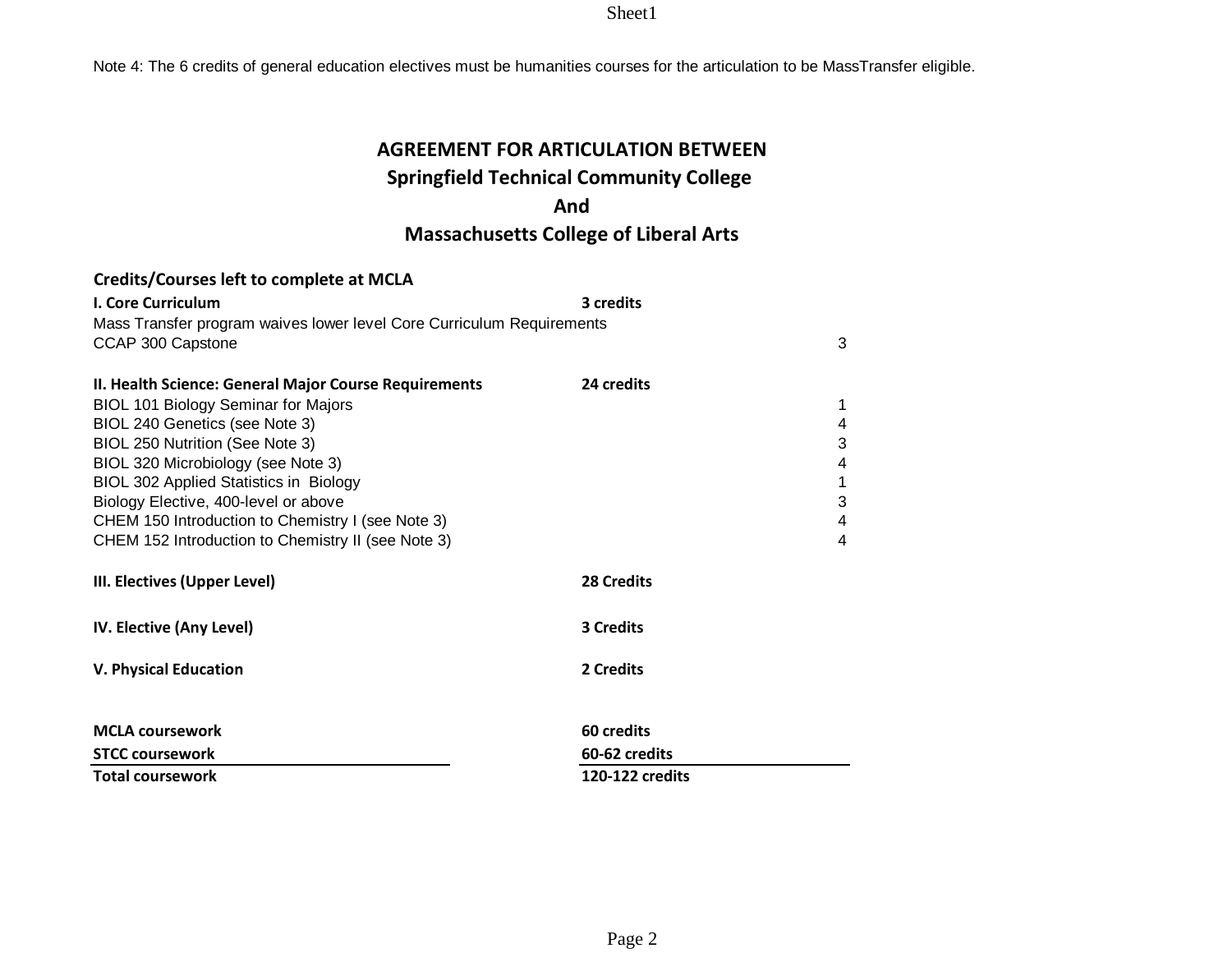## **AGREEMENT FOR ARTICULATION BETWEEN**

### **Springfield Technical Community College**

**And**

### **Massachusetts College of Liberal Arts**

| A.S.                                           | to | <b>B.S.</b>                                     |
|------------------------------------------------|----|-------------------------------------------------|
| <b>Health Science</b>                          |    | <b>Health Sciences: Medical Technology con-</b> |
| <b>Springfield Technical Community College</b> |    | <b>Mass. College of Liberal Arts</b>            |

**Health Sciences: Medical Technology concentration** 

| <b>STCC Program Requirements</b>                        | STCC#          | <b>MCLA Program Equivalencies</b>   | <b>MCLA#</b>    | Core     | <b>Credits</b> |
|---------------------------------------------------------|----------------|-------------------------------------|-----------------|----------|----------------|
| Anatomy & Physiology I (see Note 1)                     | <b>BIO 231</b> | <b>Biology Elective</b>             | <b>TRBI 200</b> | Major    | 4              |
| Anatomy & Physiology II (see Note 1)                    | <b>BIO 232</b> | <b>Biology Elective</b>             | <b>TRBI 200</b> | Major    | 4              |
| <b>Medical Terminology I</b>                            | <b>MED 100</b> | <b>Medical Terminology</b>          | <b>HLTH 105</b> | Elective | 3              |
| Statistics (see note 2)                                 | <b>MAT 115</b> | Introduction to Statistics          | <b>MATH 232</b> | Major    | 3              |
| General Psychology (see Note 2)                         | <b>PSY 101</b> | Introduction to Psychology          | <b>PSYC 100</b> | Major    | 3              |
| Patient Care and Safety (with Lab)                      | <b>HSC 150</b> | Health elective                     | <b>TRHS 100</b> | Elective | 3              |
| Specialty Group (Patient Care Technician, Sterile       |                |                                     |                 |          |                |
| Processing Technician, or EMT)                          | SMC 1XX        | <b>Health Elective</b>              | <b>TRHS 100</b> | Elective | $6-8$          |
| Research Methodology                                    | <b>PSY 245</b> | Psychological Research & Statistics | <b>PSYC 290</b> | Elective | 3              |
| Law & Ethics in Healthcare                              | <b>HIT 255</b> | Health elective                     | <b>TRHS 200</b> | Elective | 3              |
| Communication and Professionalism in Healthcare HSC 110 |                | Health elective                     | <b>TRHS 100</b> | Elective | 3              |
| <b>General Education</b>                                |                |                                     |                 |          |                |
| Science elective: (see Note 3)                          | <b>BIO 201</b> | Intro to Biology I: Cells           | <b>BIOL 150</b> | Major    | 4              |
| <b>English Composition 1</b>                            | <b>ENG 101</b> | College Writing I                   | <b>ENGL 100</b> | Elective | 3              |
| <b>English Composition 2</b>                            | <b>ENG 102</b> | College Writing II                  | <b>ENGL 150</b> | Core     | 3              |
| Humanities elective                                     | EL-GED         | Core                                |                 | Core     | 3              |
| Behavioral/Social Science elective: Lifespan            |                |                                     |                 |          |                |
| Human Growth & Development (see Note 2)                 | <b>PSY 210</b> | Human Growth & Development          | <b>HLTH 210</b> | Major    | 3              |
| <b>Computer Basics: Concepts &amp; Applications</b>     | <b>CMP 106</b> | <b>Computer Science Elective</b>    | <b>TRCS 100</b> | Elective | 3              |
| General Education electives (See Note 4)                |                | core                                |                 | core     | 6              |

Total 60-62

Note 1: BIO 231 and 232 do not transfer in as 300-level Anatomy & Physiology at MCLA, but the A&P requirement for MCLA's Health Sciences program will be considered fulfilled. Students are welcome to take A&P I and/or II at MCLA for upper-level credit.

Note 2: This agreement assumes that the STCC elective options that fulfill MCLA degree requirements are chosen, namely MAT 115 Statistics, PSY 101 General Psychology and PSY 210 Lifespan Human Growth & Development.

Note 3: This agreement assumes that the general science elective chosen is BIO 201; other options that will fulfull MCLA degree requirements are BIO 263 Genetics, CHM 111 General Chemistry I, CHM 112 General Chemistry II, BIO 115 Nutrition and BIO 235 Microbiology.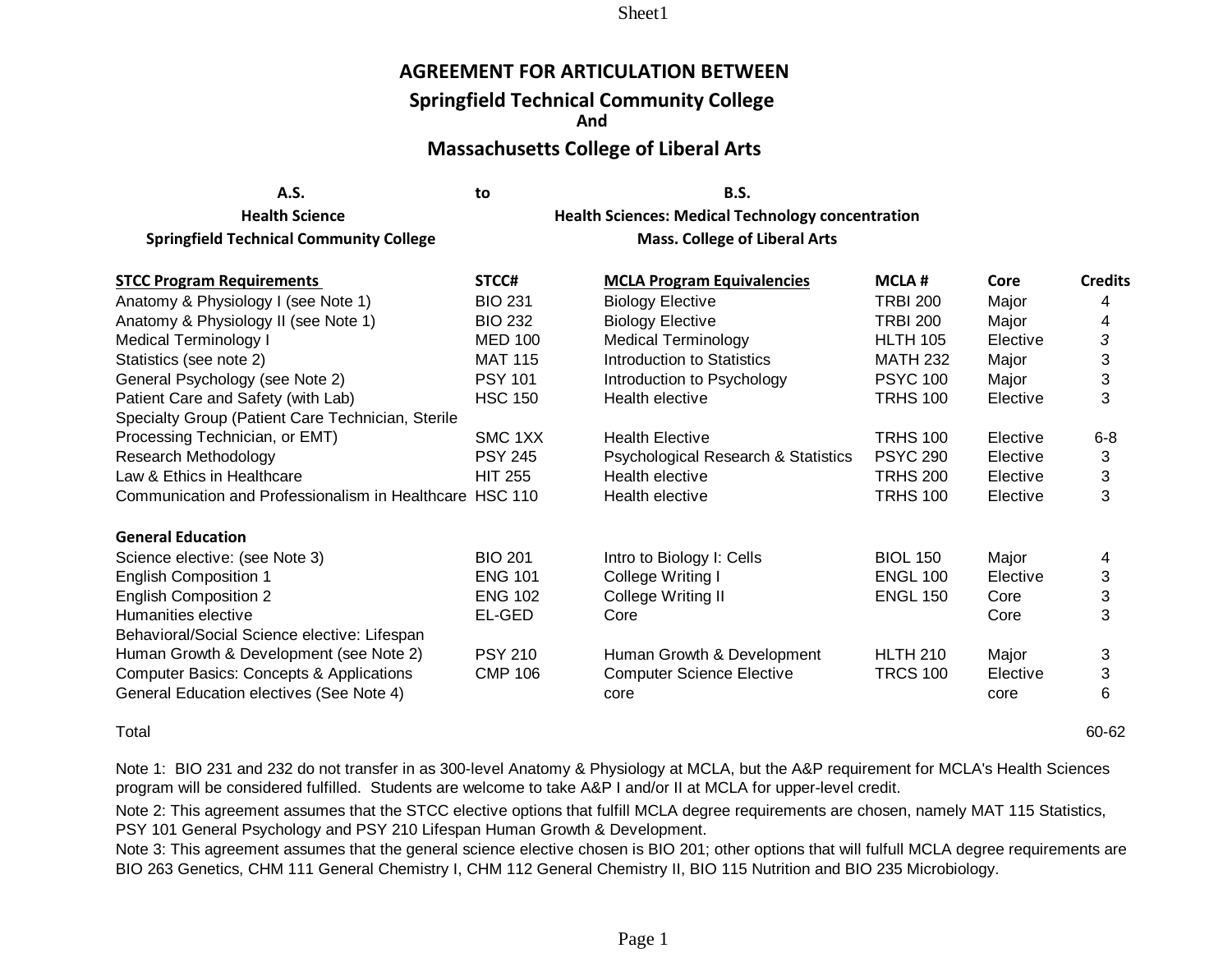Note 4: The 6 credits of general education electives must be humanities courses for the articulation to be MassTransfer eligible.

# **AGREEMENT FOR ARTICULATION BETWEEN**

### **Springfield Technical Community College**

## **And**

## **Massachusetts College of Liberal Arts**

| <b>I. Core Curriculum</b>                                                                  | 3 credits  |        |
|--------------------------------------------------------------------------------------------|------------|--------|
| Mass Transfer program waives lower level Core Curriculum Requirements<br>CCAP 300 Capstone |            | 3      |
| II. Health Sciences: Medical Technology Course Requirements                                | 56 credits |        |
| <b>BIOL 101 Biology Seminar for Majors</b>                                                 |            | 1      |
| BIOL 240 Genetics (see Note 3)                                                             |            | 4      |
| BIOL 305 Immunology                                                                        |            | 3      |
| BIOL 320 Microbiology (see Note 3)                                                         |            | 4      |
| CHEM 150 Introduction to Chemistry I (see Note 3)                                          |            | 4      |
| CHEM 152 Introduction to Chemistry II (see Note 3)                                         |            | 4      |
| CHEM 201 Organic Chemistry I (see Note 3)                                                  |            | 4      |
| CHEM 202 Organic Chemistry II (see Note 3)<br><b>BIOL 491 Clinical Chemistry</b>           |            | 4<br>8 |
| <b>BIOL 492 Clinical Molecular Biology</b>                                                 |            | 1      |
| <b>BIOL 493 Clinical Immunology</b>                                                        |            | 1      |
| <b>BIOL 494 Clinical Hematology</b>                                                        |            | $\, 8$ |
| <b>BIOL 495 Clinical Urinalysis &amp; Body Fluids</b>                                      |            | 1      |
| <b>BIOL 496 Clinical Microbiology</b>                                                      |            | 8      |
| <b>BIOL 497 Clinical Immunohematology</b>                                                  |            | 1      |
|                                                                                            |            |        |
| III. Electives (Upper Level)                                                               | 1 credit   |        |
| IV. Elective (Any Level)                                                                   | 0 credits  |        |
| <b>V. Physical Education</b>                                                               | 2 Credits  |        |
|                                                                                            |            |        |
| <b>MCLA coursework</b>                                                                     | 62 credits |        |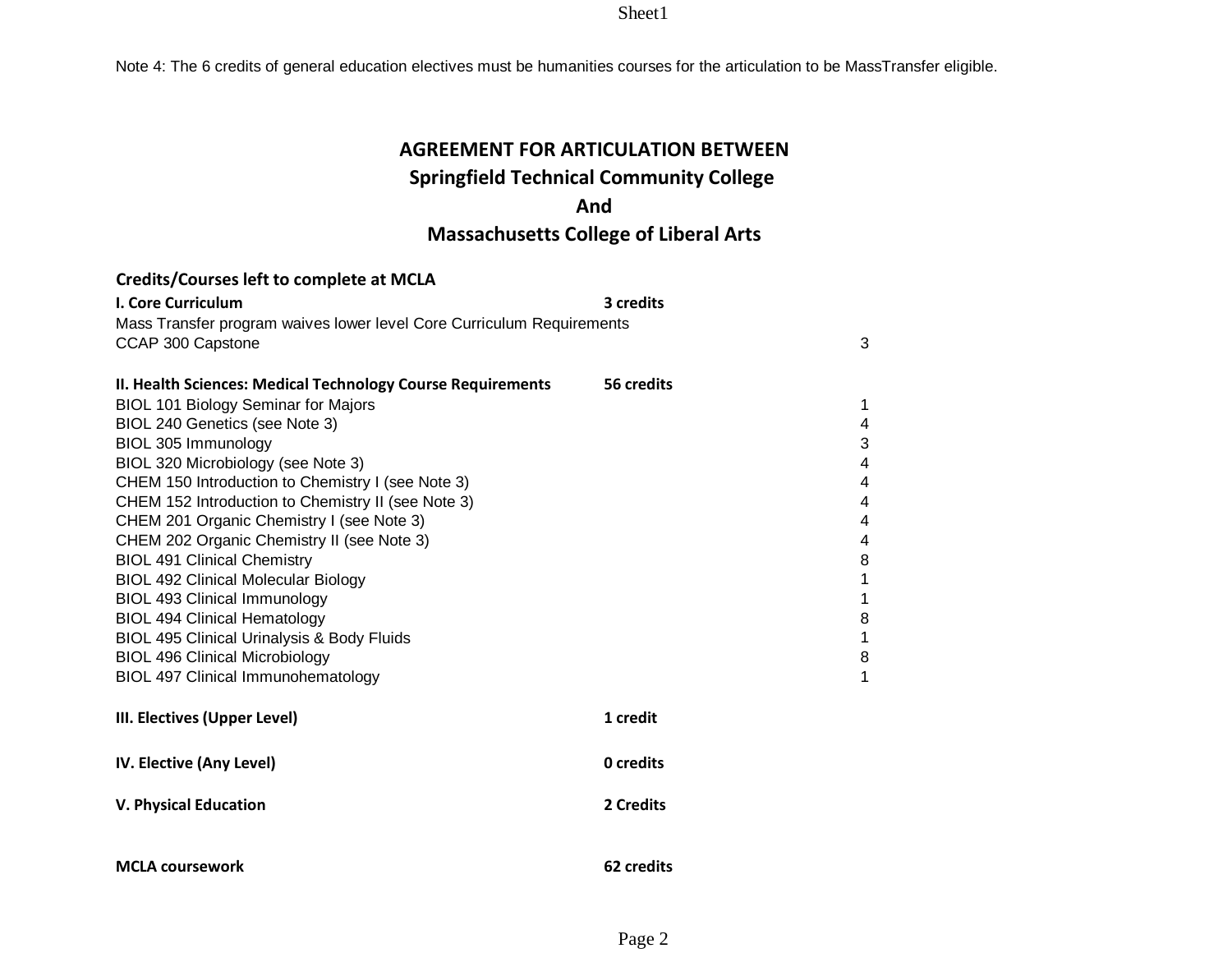**STCC coursework 60-62 credits Total coursework 122-124 credits**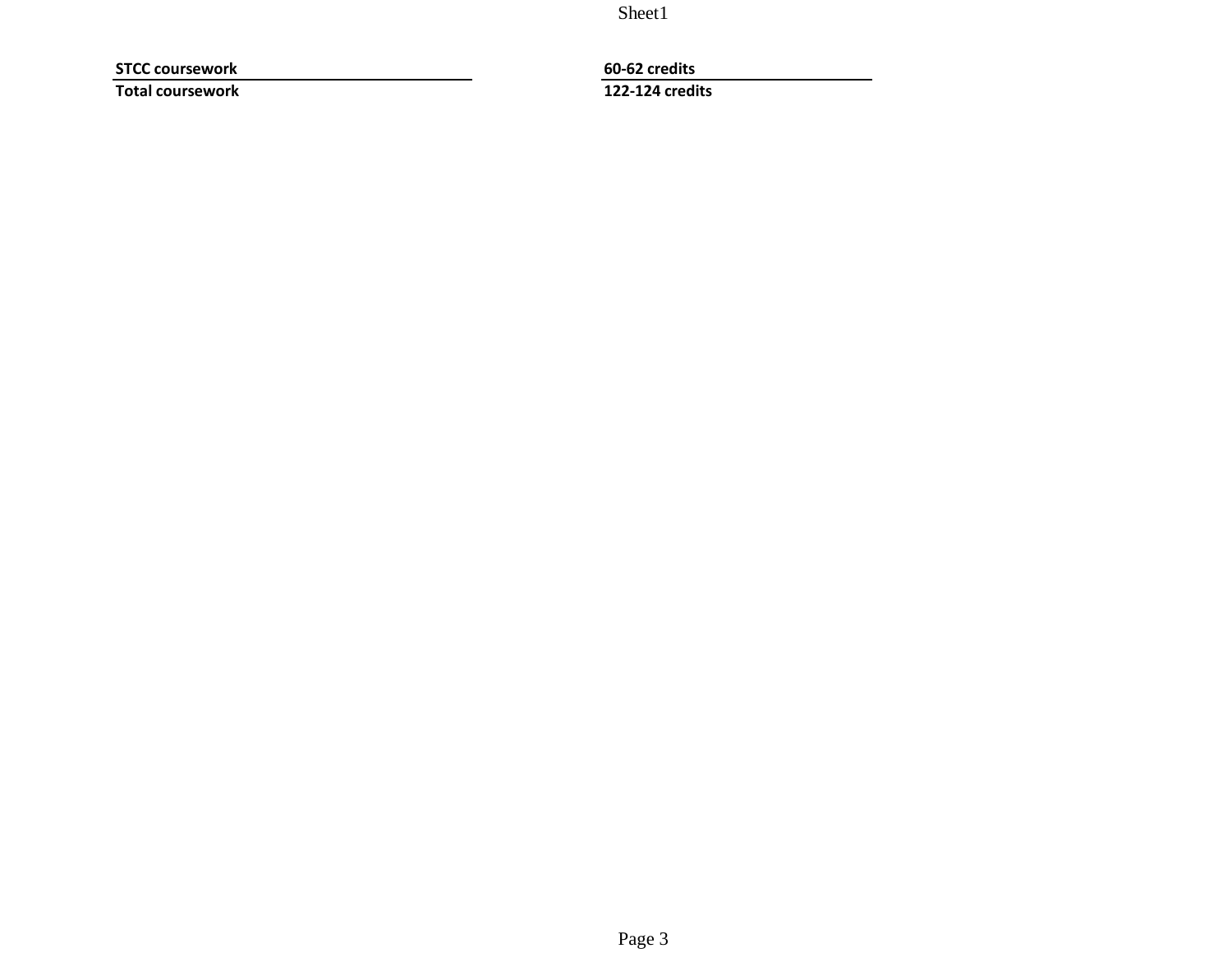### **AGREEMENT FOR ARTICULATION BETWEEN**

### **Springfield Technical Community College**

**And**

# **Massachusetts College of Liberal Arts**

| A.S. | to | <b>B.S.</b> |
|------|----|-------------|
|      |    |             |

**Health Science Health Sciences: Nutrition concentration**

**Springfield Technical Community College Mass. College of Liberal Arts Mass. College of Liberal Arts** 

| <b>STCC Program Requirements</b>                        | STCC#          | <b>MCLA Program Equivalencies</b>   | <b>MCLA#</b>    | Core     | <b>Credits</b> |
|---------------------------------------------------------|----------------|-------------------------------------|-----------------|----------|----------------|
| Anatomy & Physiology I (see Note 1)                     | <b>BIO 231</b> | <b>Biology Elective</b>             | <b>TRBI 200</b> | Major    | 4              |
| Anatomy & Physiology II (see Note 1)                    | <b>BIO 232</b> | <b>Biology Elective</b>             | <b>TRBI 200</b> | Major    | 4              |
| Medical Terminology I                                   | <b>MED 100</b> | <b>Medical Terminology</b>          | <b>HLTH 105</b> | Elective | 3              |
| Statistics (see note 2)                                 | <b>MAT 115</b> | Introduction to Statistics          | <b>MATH 232</b> | Major    | 3              |
| General Psychology (see Note 2)                         | <b>PSY 101</b> | Introduction to Psychology          | <b>PSYC 100</b> | Major    | 3              |
| Patient Care and Safety (with Lab)                      | <b>HSC 150</b> | Health elective                     | <b>TRHS 100</b> | Elective | 3              |
| Specialty Group (Patient Care Technician, Sterile       |                |                                     |                 |          |                |
| Processing Technician, or EMT)                          | SMC 1XX        | Health elective                     | <b>TRHS 100</b> | Elective | $6 - 8$        |
| Research Methodology                                    | <b>PSY 245</b> | Psychological Research & Statistics | <b>PSYC 290</b> | Elective | 3              |
| Law & Ethics in Healthcare                              | <b>HIT 255</b> | Health elective                     | <b>TRHS 200</b> | Elective | 3              |
| Communication and Professionalism in Healthcare HSC 110 |                | Health elective                     | <b>TRHS 100</b> | Elective | 3              |
| <b>General Education</b>                                |                |                                     |                 |          |                |
| Science elective: (see Note 3)                          | <b>BIO 201</b> | Intro to Biology I: Cells           | <b>BIOL 150</b> | Major    | 4              |
| <b>English Composition 1</b>                            | <b>ENG 101</b> | College Writing I                   | <b>ENGL 100</b> | Elective | 3              |
| <b>English Composition 2</b>                            | <b>ENG 102</b> | College Writing II                  | <b>ENGL 150</b> | Core     | 3              |
| Humanities elective                                     | EL-GED         | Core                                |                 | Core     | 3              |
| Behavioral/Social Science elective                      | <b>PSY 210</b> | Human Growth & Development          | <b>HLTH 210</b> | Major    | 3              |
| <b>Computer Basics: Concepts &amp; Applications</b>     | <b>CMP 106</b> | <b>Computer Science Elective</b>    | <b>TRCS 100</b> | Elective | 3              |
| General Education electives (See Note 4)                |                | core                                |                 | core     | 6              |

Total 60-62

Note 1: BIO 231 and 232 do not transfer in as 300-level Anatomy & Physiology at MCLA, but the A&P requirement for MCLA's Health Sciences program will be considered fulfilled. Students are welcome to take A&P I and/or II at MCLA for upper-level credit.

Note 2: This agreement assumes that the STCC elective options that fulfill MCLA degree requirements are chosen, namely MAT 115 Statistics, PSY 101 General Psychology

Note 4: The six credits of general education electives must be humanities courses In order for the articulation to be MassTransfer Compact eligible. Note 3: This agreement assumes that the general science elective chosen is BIO 201; others that will fulfull MCLA degree requirements are BIO 263 Genetics, CHM 111 Gen. Chemistry I, CHM 112 Gen. Chemistry II, CHM 201 Organic Chem. 1, CHM 202 Organic Chem. 2, BIO 115 Nutrition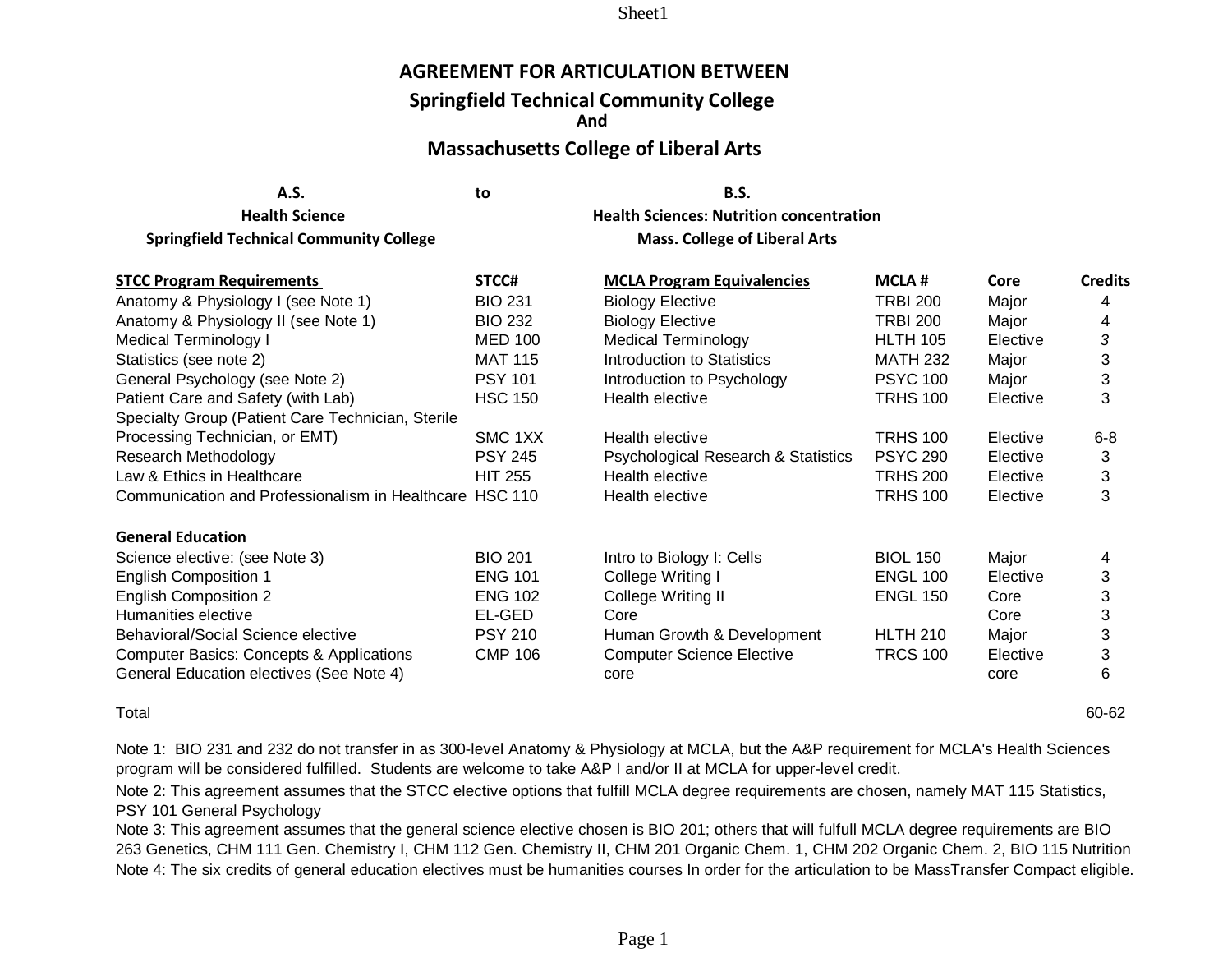# **AGREEMENT FOR ARTICULATION BETWEEN**

# **Springfield Technical Community College**

# **And**

# **Massachusetts College of Liberal Arts**

| I. Core Curriculum                                                    | 3 credits       |    |
|-----------------------------------------------------------------------|-----------------|----|
| Mass Transfer program waives lower level Core Curriculum Requirements |                 |    |
| CCAP 300 Capstone                                                     | 3               |    |
|                                                                       |                 |    |
| II. Health Sciences: Nutrition Course Requirements                    | 35-37 cr        |    |
| <b>BIOL 101 Biology Seminar for Majors</b>                            | 1               |    |
| BIOL 240 Genetics (see Note 3)                                        | 4               |    |
| BIOL 250 Nutrition (See Note 3)                                       | 3               |    |
| BIOL 302 Applied Statistics in Biology                                | 1               |    |
| <b>BIOL 360 Biochemistry</b>                                          | 3               |    |
| <b>BIOL 403 Applied Nutrition</b>                                     | 3               |    |
| CHEM 150 Introduction to Chemistry I (see Note 3)                     | 4               |    |
| CHEM 152 Introduction to Chemistry II (see Note 3)                    | 4               |    |
| CHEM 201 Organic Chemistry I (see Note 3)                             | 4               |    |
| CHEM 202 Organic Chemistry II (see Note 3)                            | 4               |    |
| HLTH 150 Intro to Community & Public Health                           | 3               |    |
| HLTH 540/590 Internship (Nutrition Focus)                             | $1 - 3$         |    |
| III. Electives (Upper Level)                                          | $26 - 28$       | 68 |
| IV. Elective (Any Level)                                              | 0 credits       |    |
| <b>V. Physical Education</b>                                          | 2 Credits       |    |
| <b>MCLA coursework</b>                                                | 68 credits      |    |
| <b>STCC coursework</b>                                                | 60-62 credits   |    |
| <b>Total coursework</b>                                               | 128-130 credits |    |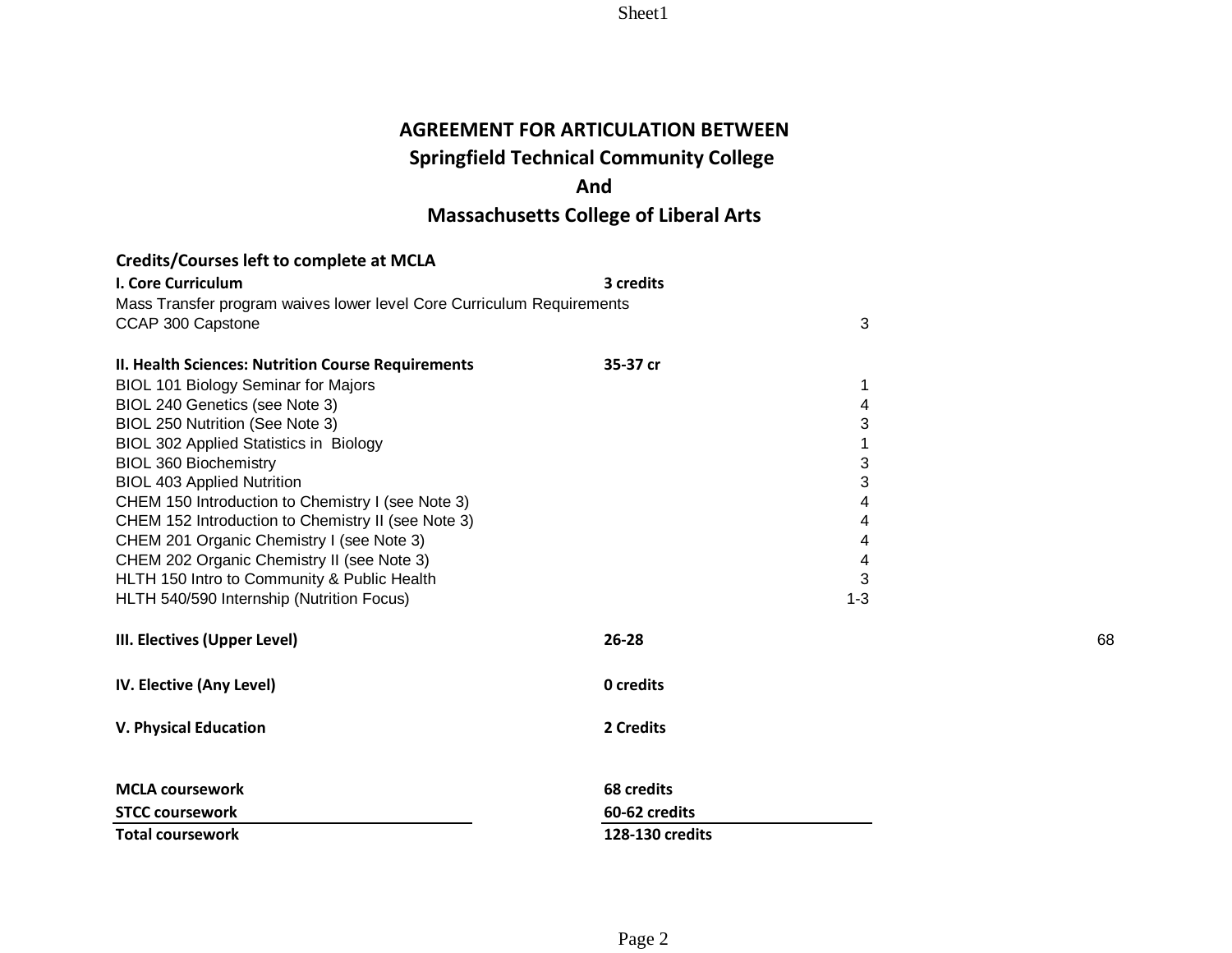### **AGREEMENT FOR ARTICULATION BETWEEN**

### **Springfield Technical Community College**

**And**

### **Massachusetts College of Liberal Arts**

**A.S. to B.S.**

**Health Science Health Sciences: Pre-Occupational Therapy concentration**

**Springfield Technical Community College Mass. College of Liberal Arts Mass. College of Liberal Arts** 

| <b>STCC Program Requirements</b>                        | STCC#          | <b>MCLA Program Equivalencies</b>   | <b>MCLA#</b>    | Core     | <b>Credits</b> |
|---------------------------------------------------------|----------------|-------------------------------------|-----------------|----------|----------------|
| Anatomy & Physiology I (see Note 1)                     | <b>BIO 231</b> | <b>Biology Elective</b>             | <b>TRBI 200</b> | Major    | 4              |
| Anatomy & Physiology II (see Note 1)                    | <b>BIO 232</b> | <b>Biology Elective</b>             | <b>TRBI 200</b> | Major    | 4              |
| Medical Terminology I                                   | <b>MED 100</b> | <b>Medical Terminology</b>          | <b>HLTH 105</b> | Elective | 3              |
| Statistics (see note 2)                                 | <b>MAT 115</b> | Introduction to Statistics          | <b>MATH 232</b> | Major    | 3              |
| General Psychology (see Note 2)                         | <b>PSY 101</b> | Introduction to Psychology          | <b>PSYC 100</b> | Major    | 3              |
| Patient Care and Safety (with Lab)                      | <b>HSC 150</b> | Health elective                     | <b>TRHS 100</b> | Elective | 3              |
| Specialty Group (Patient Care Technician, Sterile       |                |                                     |                 |          |                |
| Processing Technician, or EMT)                          | SMC 1XX        | <b>Biology Elective</b>             | <b>TRBI 100</b> | Elective | $6 - 8$        |
| Research Methodology                                    | <b>PSY 245</b> | Psychological Research & Statistics | <b>PSYC 290</b> | Elective | 3              |
| Law & Ethics in Healthcare                              | <b>HIT 255</b> | <b>Health Elective</b>              | <b>TRHS 200</b> | Elective | 3              |
| Communication and Professionalism in Healthcare HSC 110 |                | <b>Health Elective</b>              | <b>TRHS 100</b> | Elective | 3              |
| <b>General Education</b>                                |                |                                     |                 |          |                |
| Science elective: (see Note 3)                          | <b>BIO 201</b> | Intro to Biology I: Cells           | <b>BIOL 150</b> | Major    | 4              |
| <b>English Composition 1</b>                            | <b>ENG 101</b> | College Writing I                   | <b>ENGL 100</b> | Elective | 3              |
| <b>English Composition 2</b>                            | <b>ENG 102</b> | College Writing II                  | <b>ENGL 150</b> | Core     | 3              |
| Humanities elective                                     | EL-GED         | Core                                |                 | Core     | 3              |
| Behavioral/Social Science elective: Lifespan            |                |                                     |                 |          |                |
| Human Growth & Development (see Note 2)                 | <b>PSY 210</b> | Human Growth & Development          | <b>HLTH 210</b> | Major    | 3              |
| <b>Computer Basics: Concepts &amp; Applications</b>     | <b>CMP 106</b> | <b>Computer Science Elective</b>    | <b>TRCS 100</b> | Elective | 3              |
| General Education electives (See Note 4)                |                | Core                                | core            | core     | 6              |

Total 60-62

Note 1: BIO 231 and 232 do not transfer in as 300-level Anatomy & Physiology at MCLA, but the A&P requirement for MCLA's Health Sciences program will be considered fulfilled. Students are welcome to take A&P I and/or II at MCLA for upper-level credit.

Note 2: This agreement assumes that the STCC elective options that fulfill MCLA degree requirements are chosen, namely MAT 115 Statistics, PSY 101 General Psychology and PSY 210 Lifespan Human Growth & Development. SOC 101 Intro to Sociology may be taken in place of PSY 101 or PSY 210.

Note 3: This agreement assumes that the general science elective chosen is BIO 201; other options that will fulfull MCLA degree requirements are BIO 263 Genetics, CHM 111 General Chemistry I, CHM 112 General Chemistry II, PHY 221 Physics 1.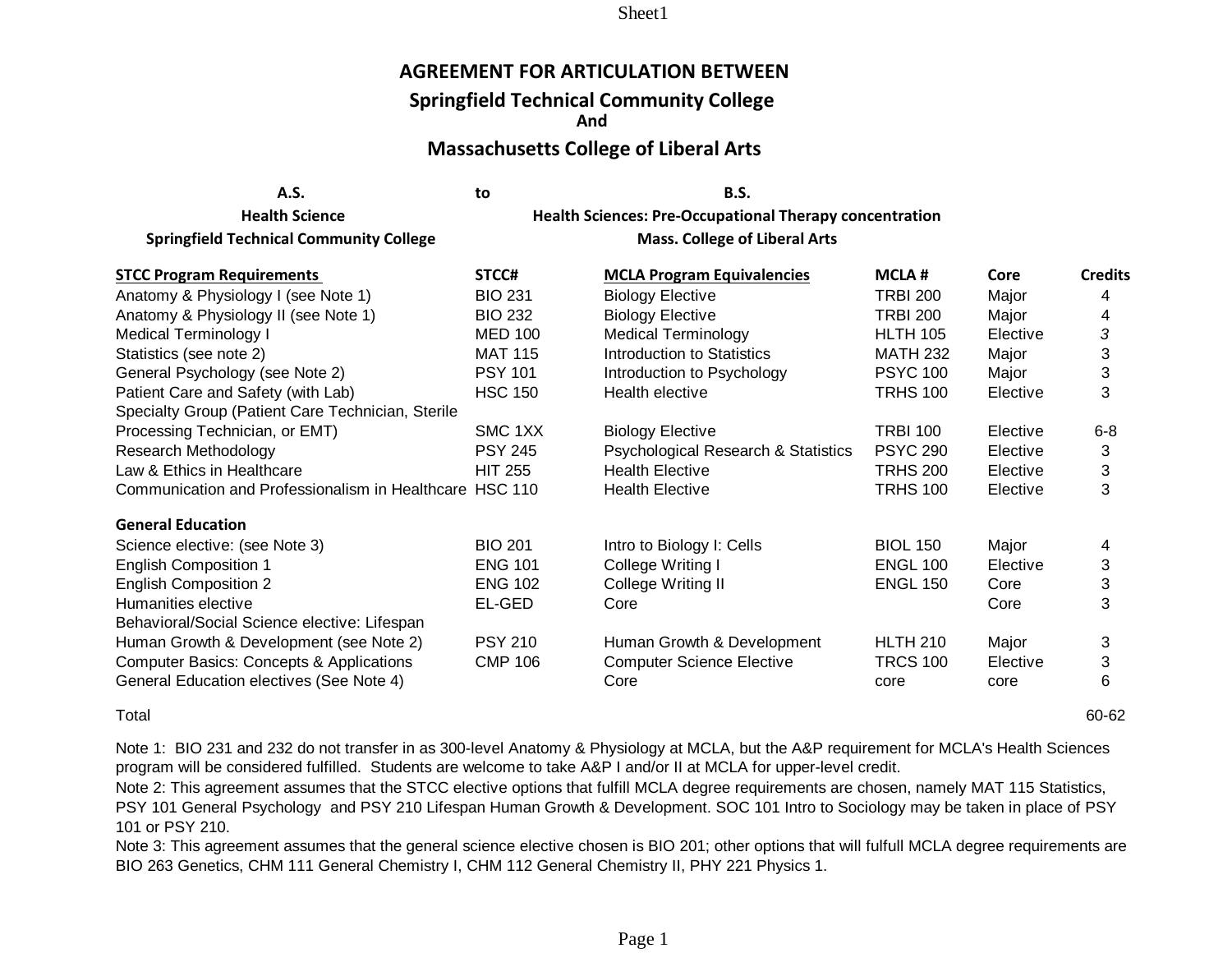Note 4: The 6 credits of general education electives must be humanities courses for the articulation to be MassTransfer eligible.

# **AGREEMENT FOR ARTICULATION BETWEEN**

# **Springfield Technical Community College**

## **And**

# **Massachusetts College of Liberal Arts**

| I. Core Curriculum                                                           | 3 credits        |   |
|------------------------------------------------------------------------------|------------------|---|
| Mass Transfer program waives lower level Core Curriculum Requirements        |                  |   |
| CCAP 300 Capstone                                                            |                  | 3 |
|                                                                              |                  |   |
| II. Health Sciences: Pre-Occupational Therapy Course Requirements 27 credits |                  |   |
| <b>BIOL 101 Biology Seminar for Majors</b>                                   |                  | 1 |
| BIOL 240 Genetics (see Note 3)                                               |                  | 4 |
| <b>BIOL 302 Applied Statistics in Biology</b>                                |                  |   |
| <b>BIOL 484 Biomechanics</b>                                                 |                  | 3 |
| CHEM 150 Introduction to Chemistry I (see Note 3)                            |                  | 4 |
| CHEM 152 Introduction to Chemistry II (see Note 3)                           |                  | 4 |
| PHYS 131 General Physics I (see Note 3)                                      |                  | 4 |
| PSYC 270 Abnormal Psychology                                                 |                  | 3 |
| SOCI 100 Intro to Sociology (see Note 2)                                     |                  | 3 |
|                                                                              |                  |   |
| III. Electives (Upper Level)                                                 | 32 credits       |   |
|                                                                              |                  |   |
| IV. Elective (Any Level)                                                     | <b>0 Credits</b> |   |
|                                                                              |                  |   |
| <b>V. Physical Education</b>                                                 | 2 Credits        |   |

| MCLA coursework        | 64 credits      |
|------------------------|-----------------|
| <b>STCC coursework</b> | 60-62 credits   |
| Total coursework       | 124-126 credits |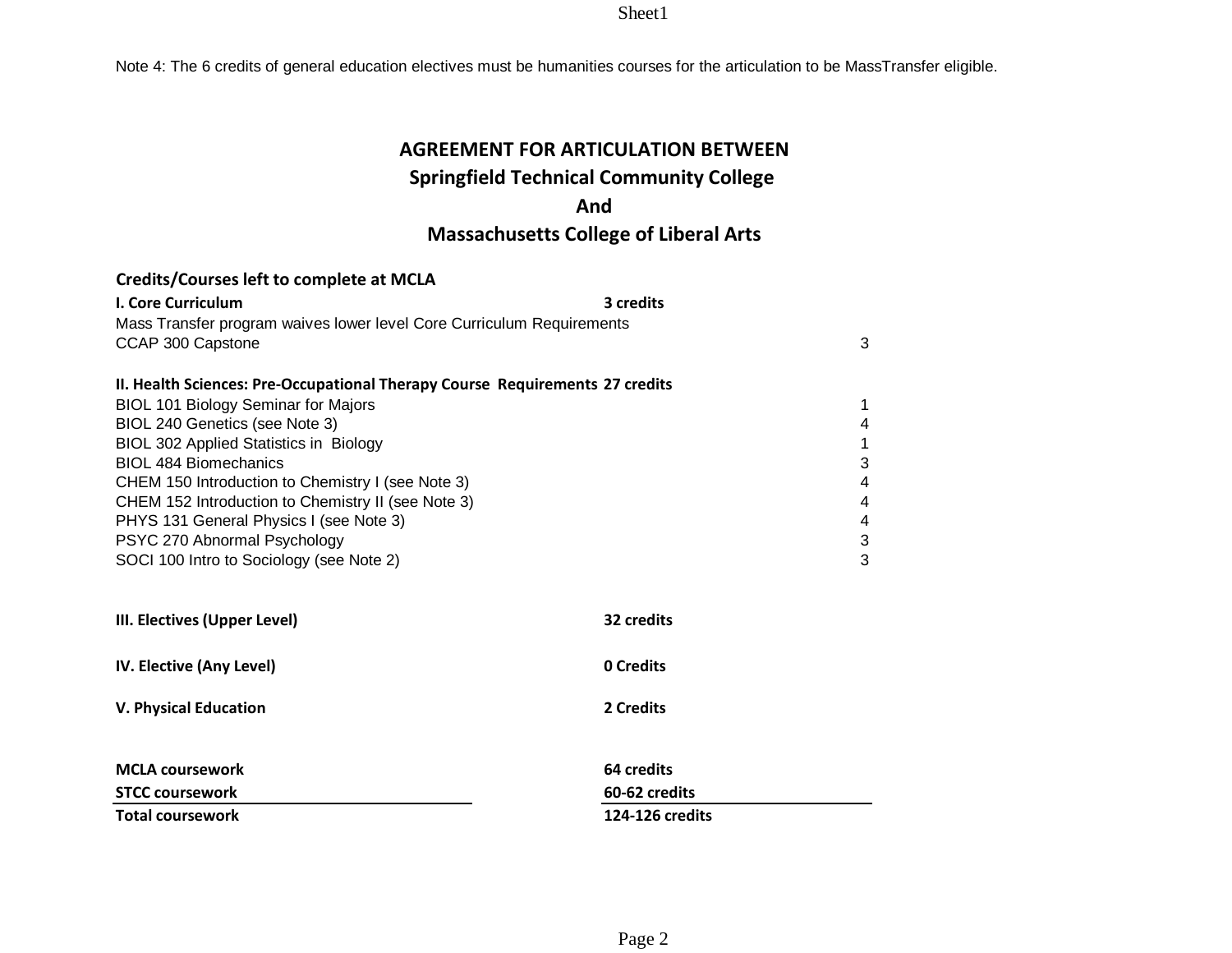### **AGREEMENT FOR ARTICULATION BETWEEN**

### **Springfield Technical Community College**

**And**

### **Massachusetts College of Liberal Arts**

**A.S. to B.S.**

**Springfield Technical Community College Mass. College of Liberal Arts Mass. College of Liberal Arts** 

**Health Science Health Sciences: Pre-Physician Assistant Concentration**

| STCC#                                                   | <b>MCLA#</b>                                                                                                                                                                                                                                                                                                                                                                                                                                                                  | Core     | <b>Credits</b> |
|---------------------------------------------------------|-------------------------------------------------------------------------------------------------------------------------------------------------------------------------------------------------------------------------------------------------------------------------------------------------------------------------------------------------------------------------------------------------------------------------------------------------------------------------------|----------|----------------|
| <b>BIO 231</b>                                          | <b>TRBI 200</b>                                                                                                                                                                                                                                                                                                                                                                                                                                                               | Major    |                |
| <b>BIO 232</b>                                          | <b>TRBI 200</b>                                                                                                                                                                                                                                                                                                                                                                                                                                                               | Major    | 4              |
| <b>MED 100</b>                                          | <b>HLTH 105</b>                                                                                                                                                                                                                                                                                                                                                                                                                                                               | Elective | 3              |
| <b>MAT 115</b>                                          | <b>MATH 232</b>                                                                                                                                                                                                                                                                                                                                                                                                                                                               | Major    | 3              |
| <b>PSY 101</b>                                          | <b>PSYC 100</b>                                                                                                                                                                                                                                                                                                                                                                                                                                                               | Major    | 3              |
| <b>HSC 150</b>                                          | <b>TRHS 100</b>                                                                                                                                                                                                                                                                                                                                                                                                                                                               | Elective | 3              |
|                                                         |                                                                                                                                                                                                                                                                                                                                                                                                                                                                               |          |                |
| SMC 1XX                                                 | <b>TRBI 100</b>                                                                                                                                                                                                                                                                                                                                                                                                                                                               | Elective | $6 - 8$        |
| <b>PSY 245</b>                                          | <b>PSYC 290</b>                                                                                                                                                                                                                                                                                                                                                                                                                                                               | Elective | 3              |
| <b>HIT 255</b>                                          | <b>TRHS 200</b>                                                                                                                                                                                                                                                                                                                                                                                                                                                               | Elective | 3              |
| Communication and Professionalism in Healthcare HSC 110 | <b>TRHS 100</b>                                                                                                                                                                                                                                                                                                                                                                                                                                                               | Elective | 3              |
|                                                         |                                                                                                                                                                                                                                                                                                                                                                                                                                                                               |          |                |
| <b>BIO 201</b>                                          | <b>BIOL 150</b>                                                                                                                                                                                                                                                                                                                                                                                                                                                               | Major    | 4              |
| <b>ENG 101</b>                                          | <b>ENGL 100</b>                                                                                                                                                                                                                                                                                                                                                                                                                                                               | Elective | 3              |
| <b>ENG 102</b>                                          | <b>ENGL 150</b>                                                                                                                                                                                                                                                                                                                                                                                                                                                               | Core     | 3              |
| EL-GED                                                  |                                                                                                                                                                                                                                                                                                                                                                                                                                                                               | Core     | 3              |
|                                                         |                                                                                                                                                                                                                                                                                                                                                                                                                                                                               |          |                |
| <b>PSY 210</b>                                          | <b>HLTH 210</b>                                                                                                                                                                                                                                                                                                                                                                                                                                                               | Major    | 3              |
| <b>CMP 106</b>                                          | <b>TRCS 100</b>                                                                                                                                                                                                                                                                                                                                                                                                                                                               | Elective | 3              |
|                                                         |                                                                                                                                                                                                                                                                                                                                                                                                                                                                               | core     | 6              |
|                                                         | <b>MCLA Program Equivalencies</b><br><b>Biology Elective</b><br><b>Biology Elective</b><br><b>Medical Terminology</b><br>Introduction to Statistics<br>Introduction to Psychology<br>Health elective<br><b>Biology Elective</b><br>Psychological Research & Statistics<br><b>Health Elective</b><br>Health elective<br>Intro to Biology I: Cells<br>College Writing I<br>College Writing II<br>Core<br>Human Growth & Development<br><b>Computer Science Elective</b><br>core |          |                |

Total 60-62

Note 1: BIO 231 and 232 do not transfer in as 300-level Anatomy & Physiology at MCLA, but the A&P requirement for MCLA's Health Sciences program will be considered fulfilled. Students are welcome to take A&P I and/or II at MCLA for upper-level credit.

Note 2: This agreement assumes that the STCC elective options that fulfill MCLA degree requirements are chosen, namely MAT 115 Statistics, PSY 101 General Psychology and PSY 210 Lifespan Human Growth & Development.

Note 3: This agreement assumes that the general science elective chosen is BIO 201; other options that will fulfull MCLA degree requirements are BIO 263 Genetics, CHM 111 General Chemistry I, CHM 112 General Chemistry II, CHM 201 Organic Chemistry 1 and BIO 235 Microbiology.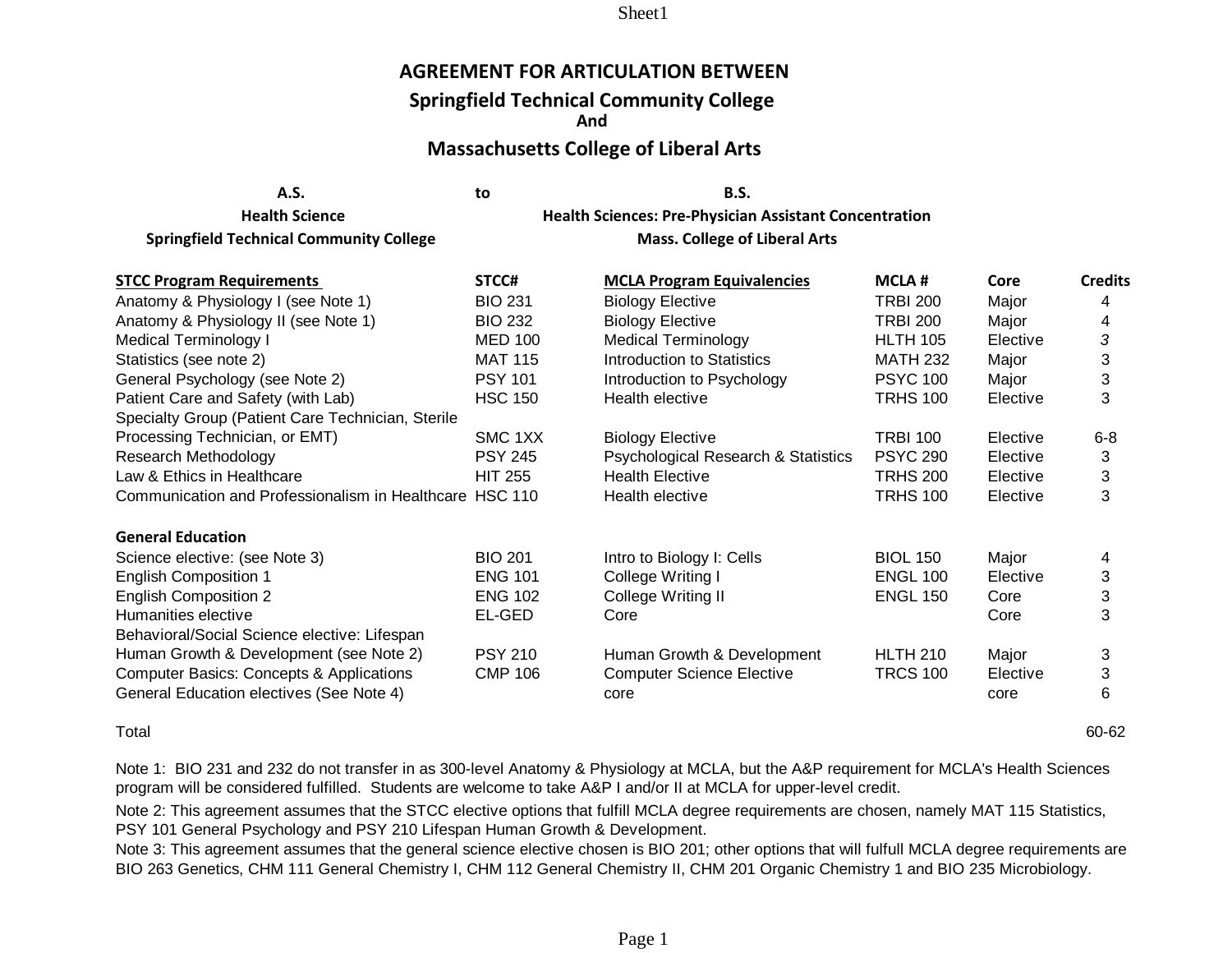Note 4: The 6 credits of general education electives must be humanities courses for the articulation to be MassTransfer eligible.

# **AGREEMENT FOR ARTICULATION BETWEEN**

# **Springfield Technical Community College**

## **And**

# **Massachusetts College of Liberal Arts**

| <b>I. Core Curriculum</b>                                             | 3 credits       |        |
|-----------------------------------------------------------------------|-----------------|--------|
| Mass Transfer program waives lower level Core Curriculum Requirements |                 |        |
| CCAP 300 Capstone                                                     |                 | 3      |
|                                                                       |                 |        |
| II. Health Sciences: Pre-Physician Assistant Course Requirements      | 28 credits      |        |
| <b>BIOL 101 Biology Seminar for Majors</b>                            |                 | 1      |
| BIOL 240 Genetics (see Note 3)                                        |                 | 4      |
| BIOL 320 Microbiology (see Note 3)                                    |                 | 4      |
| <b>BIOL 302 Applied Statistics in Biology</b>                         |                 | 1      |
| <b>BIOL 360 Biochemistry</b>                                          |                 | 3      |
| Biology Elective, 400-level or above                                  |                 | 3      |
| CHEM 150 Introduction to Chemistry I (see Note 3)                     |                 | 4      |
| CHEM 152 Introduction to Chemistry II (see Note 3)                    |                 | 4<br>4 |
| CHEM 201 Organic Chemistry I (see Note 3)                             |                 |        |
| III. Electives (Upper Level)                                          | 25 Credits      |        |
| IV. Elective (Any Level)                                              | 2 Credits       |        |
| <b>V. Physical Education</b>                                          | 2 Credits       |        |
|                                                                       |                 |        |
| <b>MCLA coursework</b>                                                | 60 credits      |        |
| <b>STCC coursework</b>                                                | 60-62 credits   |        |
| <b>Total coursework</b>                                               | 120-122 credits |        |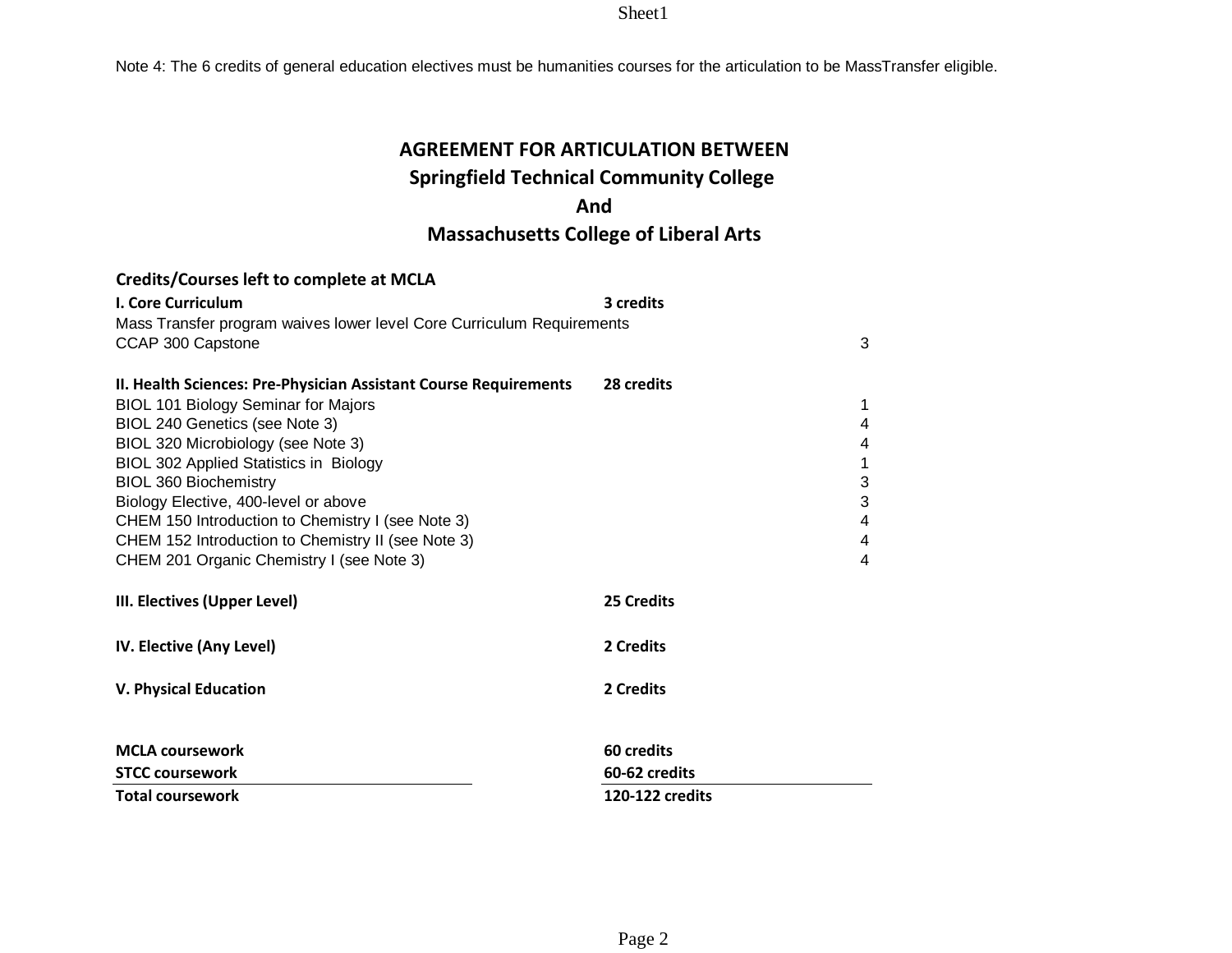### **AGREEMENT FOR ARTICULATION BETWEEN**

## **Springfield Technical Community College**

**And**

### **Massachusetts College of Liberal Arts**

|                                                    | to | B.S.                                |
|----------------------------------------------------|----|-------------------------------------|
| <b>Health Science</b>                              |    | <b>Health Sciences: Pre-Physica</b> |
| لمعمالوه يبيئون بمستعور المقتورة المتحال فالمتلومة |    | $M =  C =    - - -  $               |

**Health Sciences: Pre-Physical Therapy Concentration Springfield Technical Community College Mass. College of Liberal Arts Mass. College of Liberal Arts** 

| <b>STCC Program Requirements</b>                        | STCC#          | <b>MCLA Program Equivalencies</b>   | <b>MCLA#</b>    | Core     | <b>Credits</b> |
|---------------------------------------------------------|----------------|-------------------------------------|-----------------|----------|----------------|
| Anatomy & Physiology I (see Note 1)                     | <b>BIO 231</b> | <b>Biology Elective</b>             | <b>TRBI 200</b> | Major    | 4              |
| Anatomy & Physiology II (see Note 1)                    | <b>BIO 232</b> | <b>Biology Elective</b>             | <b>TRBI 200</b> | Major    | 4              |
| Medical Terminology I                                   | <b>MED 100</b> | <b>Medical Terminology</b>          | <b>HLTH 105</b> | Elective | 3              |
| Statistics (see note 2)                                 | <b>MAT 115</b> | Introduction to Statistics          | <b>MATH 232</b> | Major    | 3              |
| General Psychology (see Note 2)                         | <b>PSY 101</b> | Introduction to Psychology          | <b>PSYC 100</b> | Major    | 3              |
| Patient Care and Safety (with Lab)                      | <b>HSC 150</b> | Health elective                     | <b>TRHS 100</b> | Elective | 3              |
| Specialty Group (Patient Care Technician, Sterile       |                |                                     |                 |          |                |
| Processing Technician, or EMT)                          | SMC 1XX        | <b>Health Elective</b>              | <b>TRHS 100</b> | Elective | $6-8$          |
| Research Methodology                                    | <b>PSY 245</b> | Psychological Research & Statistics | <b>PSYC 290</b> | Elective | 3              |
| Law & Ethics in Healthcare                              | <b>HIT 255</b> | <b>Health Elective</b>              | <b>TRHS 200</b> | Elective | 3              |
| Communication and Professionalism in Healthcare HSC 110 |                | Health elective                     | <b>TRHS 100</b> | Elective | 3              |
| <b>General Education</b>                                |                |                                     |                 |          |                |
| Science elective: (see Note 3)                          | <b>BIO 201</b> | Intro to Biology I: Cells           | <b>BIOL 150</b> | Major    | 4              |
| <b>English Composition 1</b>                            | <b>ENG 101</b> | College Writing I                   | <b>ENGL 100</b> | Elective | 3              |
| <b>English Composition 2</b>                            | <b>ENG 102</b> | College Writing II                  | <b>ENGL 150</b> | Core     | 3              |
| Humanities elective                                     | EL-GED         | Core                                |                 | Core     | 3              |
| Behavioral/Social Science elective: Lifespan            |                |                                     |                 |          |                |
| Human Growth & Development (see Note 2)                 | <b>PSY 210</b> | Human Growth & Development          | <b>HLTH 210</b> | Major    | 3              |
| <b>Computer Basics: Concepts &amp; Applications</b>     | <b>CMP 106</b> | <b>Computer Science Elective</b>    | <b>TRCS 100</b> | Elective | 3              |
| General Education electives (See Note 4)                |                | core                                |                 | core     | 6              |

Total 60-62

Note 1: BIO 231 and 232 do not transfer in as 300-level Anatomy & Physiology at MCLA, but the A&P requirement for MCLA's Health Sciences program will be considered fulfilled. Students are welcome to take A&P I and/or II at MCLA for upper-level credit.

Note 2: This agreement assumes that the STCC elective options that fulfill MCLA degree requirements are chosen, namely MAT 115 Statistics, PSY 101 General Psychology and PSY 210 Lifespan Human Growth & Development.

Note 3: This agreement assumes that the general science elective chosen is BIO 201; other options that will fulfull MCLA degree requirements are BIO 263 Genetics, CHM 111 General Chemistry I, CHM 112 General Chemistry II, PHY 221 Physics I, PHY 222 Physics 2.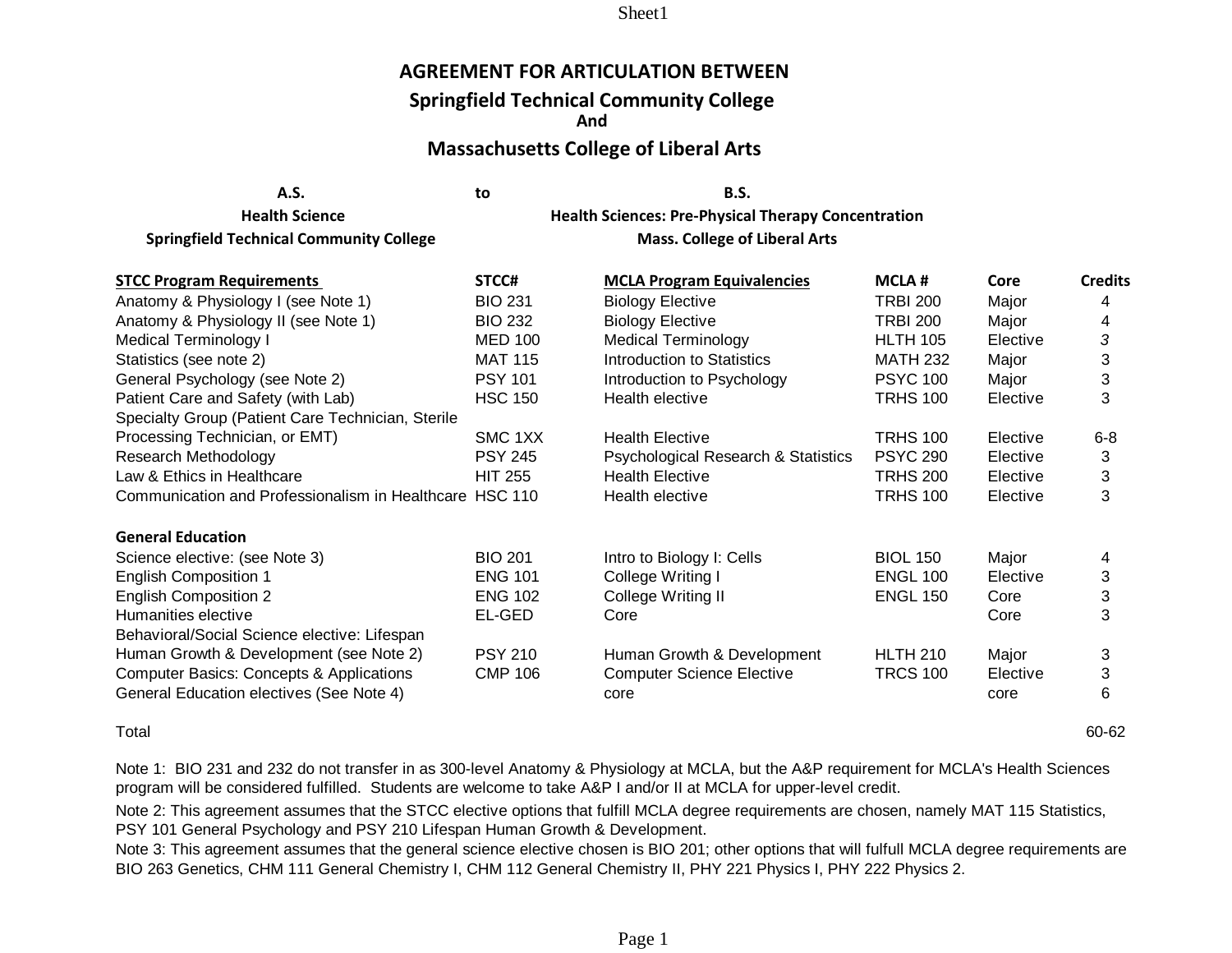Note 4: The 6 credits of general education electives must be humanities courses for the articulation to be MassTransfer eligible.

# **AGREEMENT FOR ARTICULATION BETWEEN**

# **Springfield Technical Community College**

## **And**

# **Massachusetts College of Liberal Arts**

| <b>I. Core Curriculum</b>                                                           | 3 credits         |         |
|-------------------------------------------------------------------------------------|-------------------|---------|
| Mass Transfer program waives lower level Core Curriculum Requirements               |                   |         |
| CCAP 300 Capstone                                                                   |                   | 3       |
|                                                                                     |                   |         |
| II. Health Sciences: Pre-Physical Therapy Course Requirements                       | 24-25 credits     |         |
| <b>BIOL 101 Biology Seminar for Majors</b>                                          |                   | 1       |
| BIOL 240 Genetics (see Note 3)                                                      |                   | 4       |
| BIOL/ATTR elective, 300-level or above                                              |                   | $3 - 4$ |
| BIOL 302 Applied Statistics in Biology                                              |                   |         |
| <b>BIOL 440 Exercise Physiology</b>                                                 |                   | 4       |
| CHEM 150 Introduction to Chemistry I (see Note 3)                                   |                   | 4       |
| CHEM 152 Introduction to Chemistry II (see Note 3)                                  |                   | 4       |
| PHYS 131 General Physics I (see Note 3)<br>PHYS 132 General Physics II (see Note 3) |                   | 4<br>4  |
|                                                                                     |                   |         |
| III. Electives (Upper Level)                                                        | <b>28 Credits</b> |         |
| IV. Elective (Any Level)                                                            | <b>3 Credits</b>  |         |
| <b>V. Physical Education</b>                                                        | 2 Credits         |         |
|                                                                                     |                   |         |
| <b>MCLA coursework</b>                                                              | 60-61 credits     |         |
| <b>STCC coursework</b>                                                              | 60-62 credits     |         |
| <b>Total coursework</b>                                                             | 120-123 credits   |         |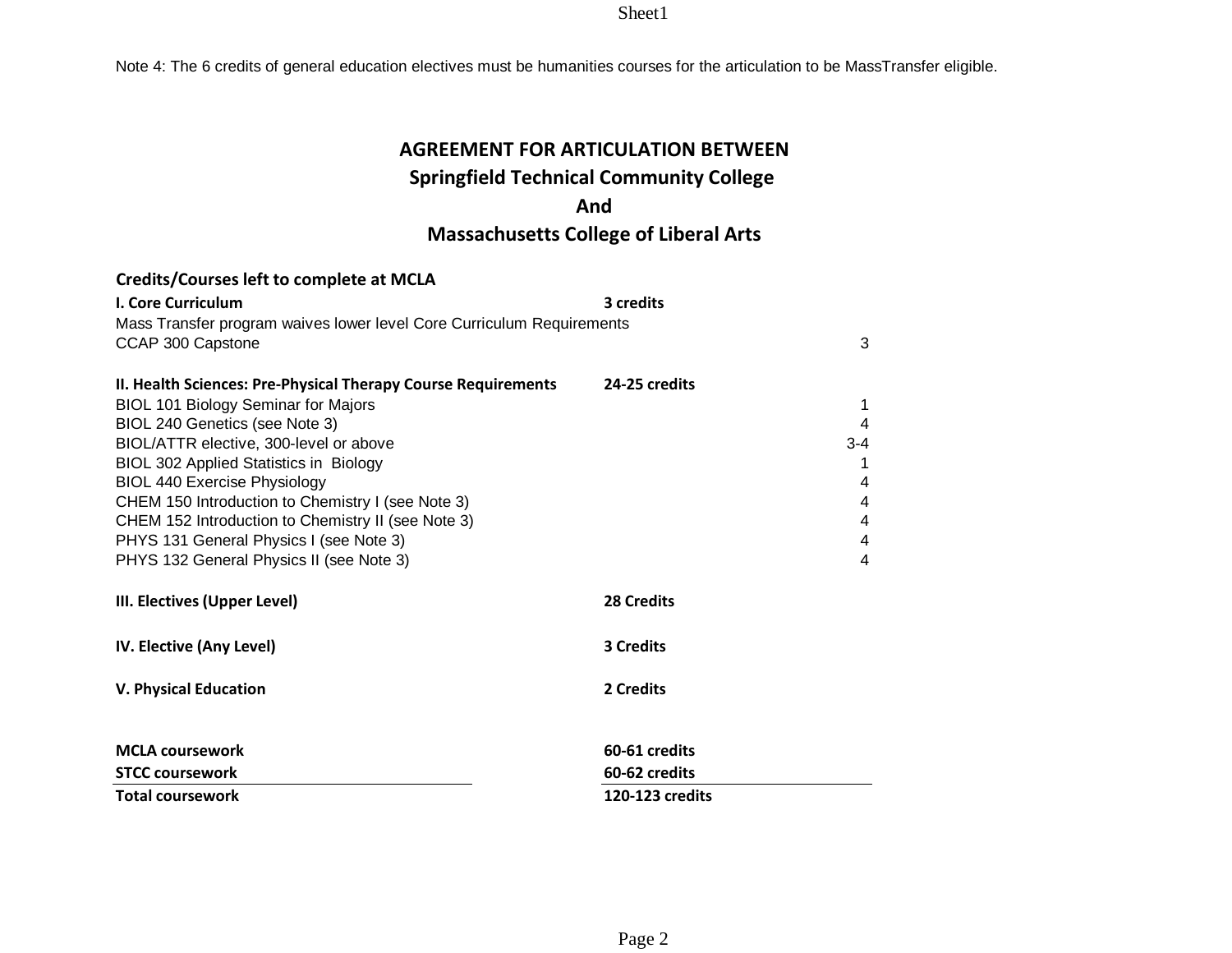### **AGREEMENT FOR ARTICULATION BETWEEN**

### **Springfield Technical Community College**

**And**

### **Massachusetts College of Liberal Arts**

| A.S.                                           | to | <b>B.S.</b>                                    |
|------------------------------------------------|----|------------------------------------------------|
| <b>Health Science</b>                          |    | <b>Health Sciences: Sports Medicine Conder</b> |
| <b>Springfield Technical Community College</b> |    | <b>Mass. College of Liberal Arts</b>           |

**Health Sciences: Sports Medicine Concentration** 

| <b>STCC Program Requirements</b>                        | STCC#          | <b>MCLA Program Equivalencies</b>   | <b>MCLA#</b>    | Core     | <b>Credits</b> |
|---------------------------------------------------------|----------------|-------------------------------------|-----------------|----------|----------------|
| Anatomy & Physiology I (see Note 1)                     | <b>BIO 231</b> | <b>Biology Elective</b>             | <b>TRBI 200</b> | Major    | 4              |
| Anatomy & Physiology II (see Note 1)                    | <b>BIO 232</b> | <b>Biology Elective</b>             | <b>TRBI 200</b> | Major    | 4              |
| <b>Medical Terminology I</b>                            | <b>MED 100</b> | <b>Medical Terminology</b>          | <b>HLTH 105</b> | Elective | 3              |
| Statistics (see note 2)                                 | <b>MAT 115</b> | Introduction to Statistics          | <b>MATH 232</b> | Major    | 3              |
| General Psychology (see Note 2)                         | <b>PSY 101</b> | Introduction to Psychology          | <b>PSYC 100</b> | Major    | 3              |
| Patient Care and Safety (with Lab)                      | <b>HSC 150</b> | Health elective                     | <b>TRHS 100</b> | Elective | 3              |
| Specialty Group (Patient Care Technician, Sterile       |                |                                     |                 |          |                |
| Processing Technician, or EMT)                          | SMC 1XX        | Health elective                     | <b>TRHS 100</b> | Elective | $6-8$          |
| Research Methodology                                    | <b>PSY 245</b> | Psychological Research & Statistics | <b>PSYC 290</b> | Elective | 3              |
| Law & Ethics in Healthcare                              | <b>HIT 255</b> | <b>Health Elective</b>              | <b>TRHS 200</b> | Elective | 3              |
| Communication and Professionalism in Healthcare HSC 110 |                | Health elective                     | <b>TRHS 100</b> | Elective | 3              |
| <b>General Education</b>                                |                |                                     |                 |          |                |
| Science elective: (see Note 3)                          | <b>BIO 201</b> | Intro to Biology I: Cells           | <b>BIOL 150</b> | Major    | 4              |
| <b>English Composition 1</b>                            | <b>ENG 101</b> | College Writing I                   | <b>ENGL 100</b> | Elective | 3              |
| <b>English Composition 2</b>                            | <b>ENG 102</b> | College Writing II                  | <b>ENGL 150</b> | Core     | 3              |
| Humanities elective                                     | EL-GED         | Core                                |                 | Core     | 3              |
| Behavioral/Social Science elective: Lifespan            |                |                                     |                 |          |                |
| Human Growth & Development (see Note 2)                 | <b>PSY 210</b> | Human Growth & Development          | <b>HLTH 210</b> | Major    | 3              |
| <b>Computer Basics: Concepts &amp; Applications</b>     | <b>CMP 106</b> | <b>Computer Science Elective</b>    | <b>TRCS 100</b> | Elective | 3              |
| General Education electives (See Note 4)                |                | core                                |                 | core     | 6              |

Total 60-62

Note 1: BIO 231 and 232 do not transfer in as 300-level Anatomy & Physiology at MCLA, but the A&P requirement for MCLA's Health Sciences program will be considered fulfilled. Students are welcome to take A&P I and/or II at MCLA for upper-level credit.

Note 2: This agreement assumes that the STCC elective options that fulfill MCLA degree requirements are chosen, namely MAT 115 Statistics, PSY 101 General Psychology and PSY 210 Lifespan Human Growth & Development.

Note 3: This agreement assumes that the general science elective chosen is BIO 201; other options that will fulfull MCLA degree requirements are BIO 263 Genetics, CHM 111 General Chemistry I, CHM 112 General Chemistry II, BIO 115 Nutrition, BIO 235 Microbiology, PHY 221 Physics 1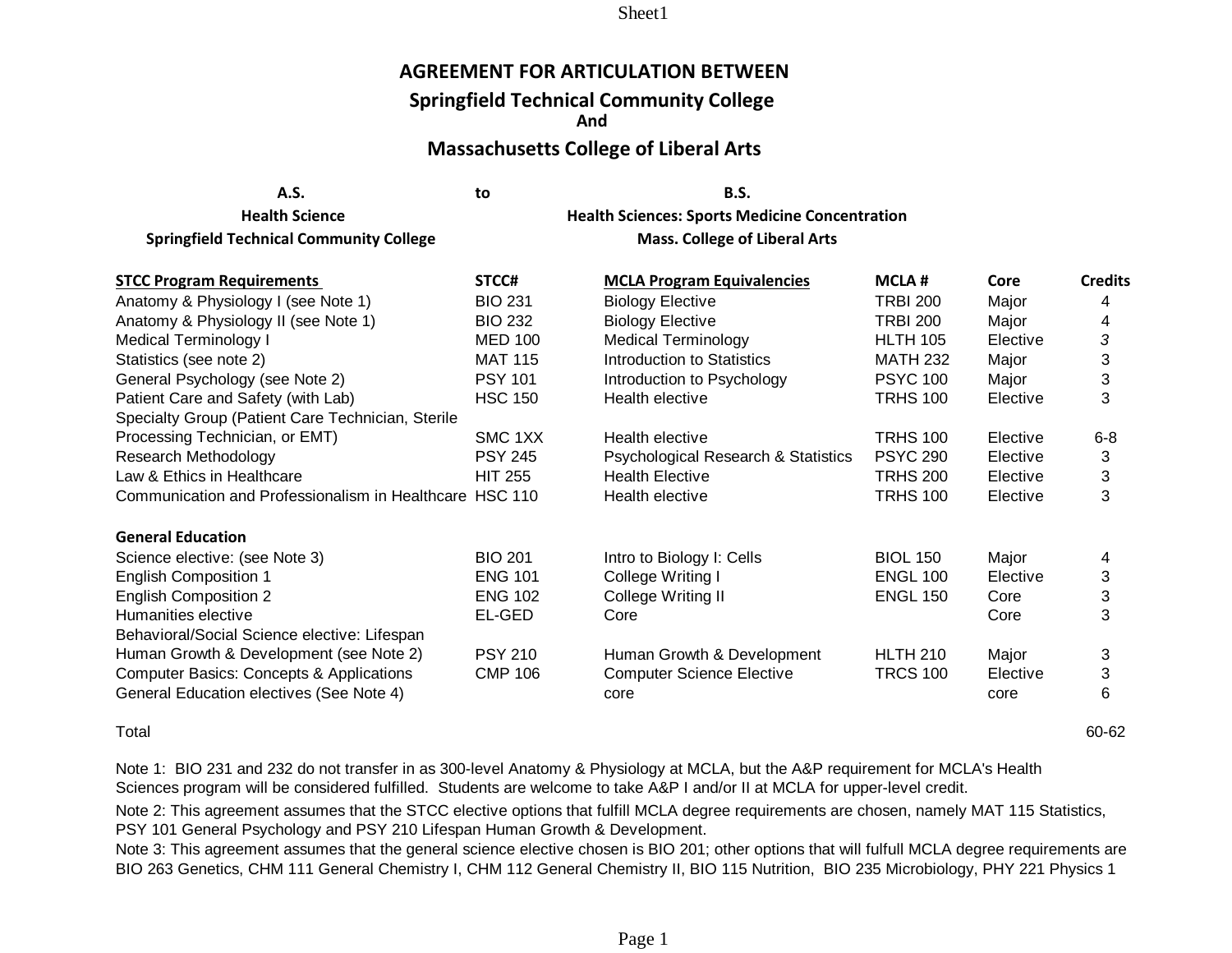Note 4: The 6 credits of general education electives must be humanities courses for the articulation to be MassTransfer eligible.

# **AGREEMENT FOR ARTICULATION BETWEEN**

# **Springfield Technical Community College**

## **And**

# **Massachusetts College of Liberal Arts**

| <b>I. Core Curriculum</b>                                             | 3 credits  |   |
|-----------------------------------------------------------------------|------------|---|
| Mass Transfer program waives lower level Core Curriculum Requirements |            |   |
| CCAP 300 Capstone                                                     |            | 3 |
|                                                                       |            |   |
| II. Health Sciences: Sports Medicine Course Requirements              | 33 credits |   |
| <b>BIOL 101 Biology Seminar for Majors</b>                            |            |   |
| BIOL 240 Genetics (see Note 3)                                        |            | 4 |
| BIOL 250 Nutrition (See Note 3)                                       |            | 3 |
| BIOL 320 Microbiology (see Note 3)                                    |            | 4 |
| <b>BIOL 302 Applied Statistics in Biology</b>                         |            |   |
| <b>BIOL 440 Exercise Physiology</b>                                   |            | 4 |
| <b>BIOL 484 Biomechanics</b>                                          |            | 3 |
| CHEM 150 Introduction to Chemistry I (see Note 3)                     |            | 4 |
| CHEM 152 Introduction to Chemistry II (see Note 3)                    |            | 4 |
| <b>HLTH 100 Clinical Observation</b>                                  |            |   |
| PHYS 131 General Physics I (see Note 3)                               |            |   |

| III. Electives (Upper Level)    | 24 credits    |
|---------------------------------|---------------|
| <b>IV. Elective (Any Level)</b> | 0 credits     |
| <b>V. Physical Education</b>    | 2 Credits     |
| <b>MCLA coursework</b>          | 62 credits    |
| <b>STCC coursework</b>          | 60-62 credits |